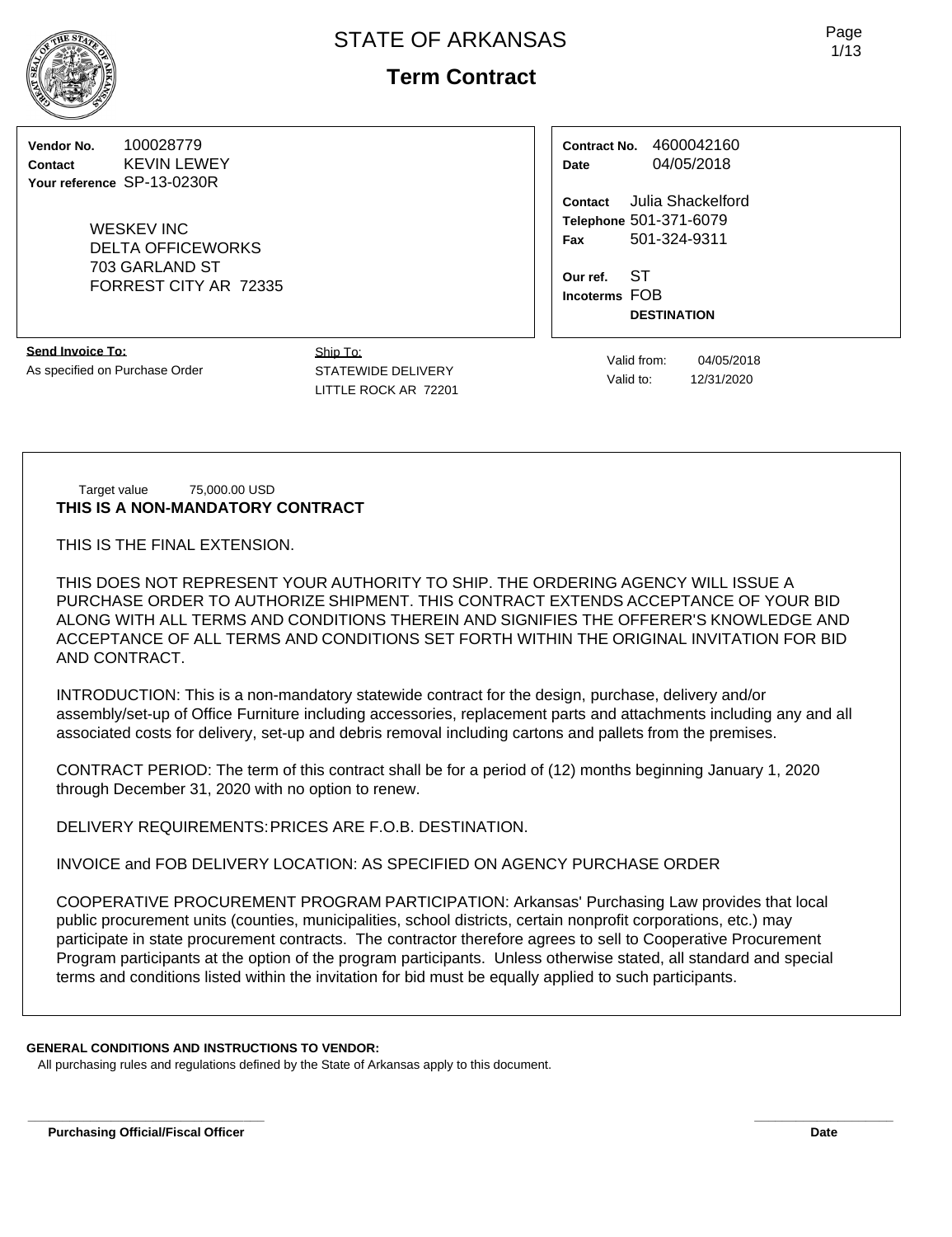

**Vendor No.** 100028779 **Contact** KEVIN LEWEY **Your reference** SP-13-0230R

**Contract No.** 4600042160 **Date** 04/05/2018 **Our reference** ST

| Item | <b>Material/Description</b>                         | <b>Target QtyUM</b> |          | <b>Unit Price</b> | <b>Amount</b> |
|------|-----------------------------------------------------|---------------------|----------|-------------------|---------------|
| 0001 | 10131663<br>TABLE SCHOOL CAFETERIA                  | 2,000.00            | Lump Sum | 1.00              | \$2,000.00    |
| 0002 | 10131672<br><b>CHAIR CAFETERIA</b>                  | 2,000.00            | Lump Sum | 1.00              | \$2,000.00    |
| 0003 | 10131626<br>BED/BUNK DORMITORY/HOSPITALITY          | 2,000.00            | Lump Sum | 1.00              | \$2,000.00    |
| 0004 | 10131627<br><b>DESK DORMITORY/HOSPITALITY</b>       | 1,000.00            | Lump Sum | 1.00              | \$1,000.00    |
| 0005 | 10131628<br>WARDROBE/STORAGE DORMITORY/HOSPITALITY  | 3,000.00            | Lump Sum | 1.00              | \$3,000.00    |
| 0006 | 10131666<br>SHELVING FILING HIGH DENSITY            | 1,000.00            | Lump Sum | 1.00              | \$1,000.00    |
| 0007 | 10131667<br>FILING LATERAL/VERTICAL                 | 3,000.00            | Lump Sum | 1.00              | \$3,000.00    |
| 0008 | 10131668<br>FILING MOVABLE ISLE/ROTARY              | 1,000.00            | Lump Sum | 1.00              | \$1,000.00    |
| 0009 | 10131676<br>ACCESSORIES FREESTANDING CASEGOODS      | 3,000.00            | Lump Sum | 1.00              | \$3,000.00    |
| 0010 | 10131677<br>DESK FREESTANDING CASEGOODS             | 3,000.00            | Lump Sum | 1.00              | \$3,000.00    |
| 0011 | 10131678<br>SHELVING FREESTANDING CASEGOODS         | 1,000.00            | Lump Sum | 1.00              | \$1,000.00    |
| 0012 | 10131679<br>TABLE FREESTANDING CASEGOODS CONF/TRAIN | 3,000.00            | Lump Sum | 1.00              | \$3,000.00    |
| 0013 | 10131669<br>SHELVING/BOOK CARTS LIBRARY             | 3,000.00            | Lump Sum | 1.00              | \$3,000.00    |
| 0014 | 10131670<br><b>CARREL STUDY LIBRARY</b>             | 3,000.00            | Lump Sum | 1.00              | \$3,000.00    |

**GENERAL CONDITIONS AND INSTRUCTIONS TO VENDOR:**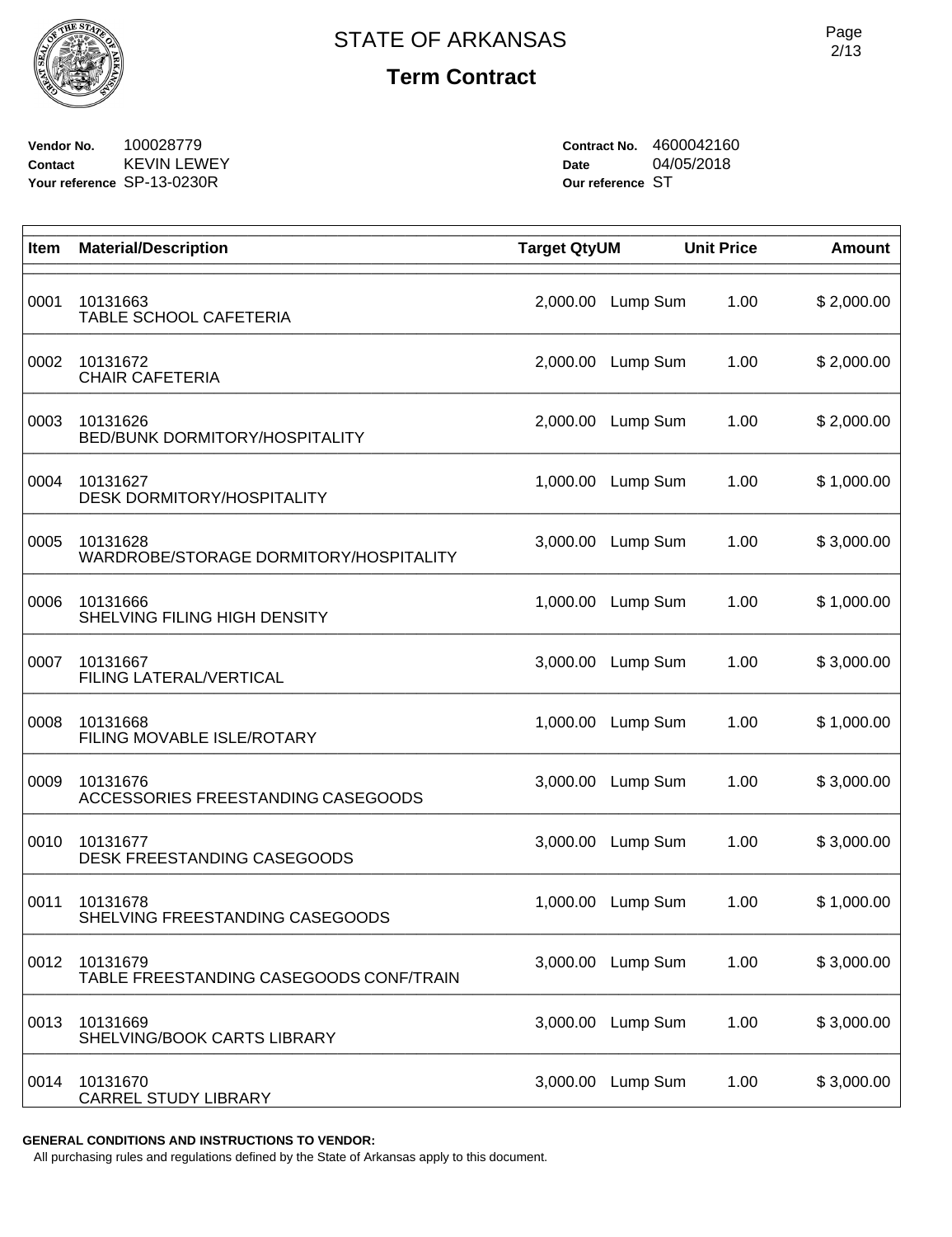

**Vendor No.** 100028779 **Contact** KEVIN LEWEY **Your reference** SP-13-0230R

**Contract No.** 4600042160 **Date** 04/05/2018 **Our reference** ST

| Item | <b>Material/Description</b>                    | <b>Target QtyUM</b> |                   | <b>Unit Price</b> | <b>Amount</b> |
|------|------------------------------------------------|---------------------|-------------------|-------------------|---------------|
| 0015 | 10131671<br><b>TABLE/CHAIR LIBRARY</b>         | 3,000.00            | Lump Sum          | 1.00              | \$3,000.00    |
| 0016 | 10131673<br>ACCESSORIES LOUNGE/RECEPTION       | 1,000.00            | Lump Sum          | 1.00              | \$1,000.00    |
| 0017 | 10131674<br>SEATING LOUNGE/RECEPTION           | 1,000.00            | Lump Sum          | 1.00              | \$1,000.00    |
| 0018 | 10131675<br>TABLE LOUNGE/RECEPTION             | 3,000.00            | Lump Sum          | 1.00              | \$3,000.00    |
| 0019 | 10131629<br>DESK SCHOOL ADMIN/TEACHER          | 3,000.00            | Lump Sum          | 1.00              | \$3,000.00    |
| 0020 | 10131660<br>DESK SCHOOL STUDENT                | 3,000.00            | Lump Sum          | 1.00              | \$3,000.00    |
| 0021 | 10131662<br>TABLE SCHOOL CLASSROOM ACTIVITY    | 3,000.00            | Lump Sum          | 1.00              | \$3,000.00    |
| 0022 | 10131664<br>FURNITURE SCHOOL LAB/SCIENCE       | 3,000.00            | Lump Sum          | 1.00              | \$3,000.00    |
| 0023 | 10131665<br><b>SEATING SCHOOL</b>              | 3,000.00            | Lump Sum          | 1.00              | \$3,000.00    |
| 0024 | 10131680<br><b>SEATING ERGO/TASK</b>           | 3,000.00            | Lump Sum          | 1.00              | \$3,000.00    |
| 0025 | 10131681<br>SEATING EXECUTIVE/MANAGEMENT       | 3,000.00            | Lump Sum          | 1.00              | \$3,000.00    |
| 0026 | 10131682<br>SEATING FIXED/RAIL AUDITORIUM      |                     | 1,000.00 Lump Sum | 1.00              | \$1,000.00    |
| 0027 | 10131683<br><b>SEATING SIDE/STACK</b>          | 2,000.00            | Lump Sum          | 1.00              | \$2,000.00    |
| 0028 | 10131685<br><b>ACCESSORIES MODULAR SYSTEMS</b> | 1,000.00            | Lump Sum          | 1.00              | \$1,000.00    |

**GENERAL CONDITIONS AND INSTRUCTIONS TO VENDOR:**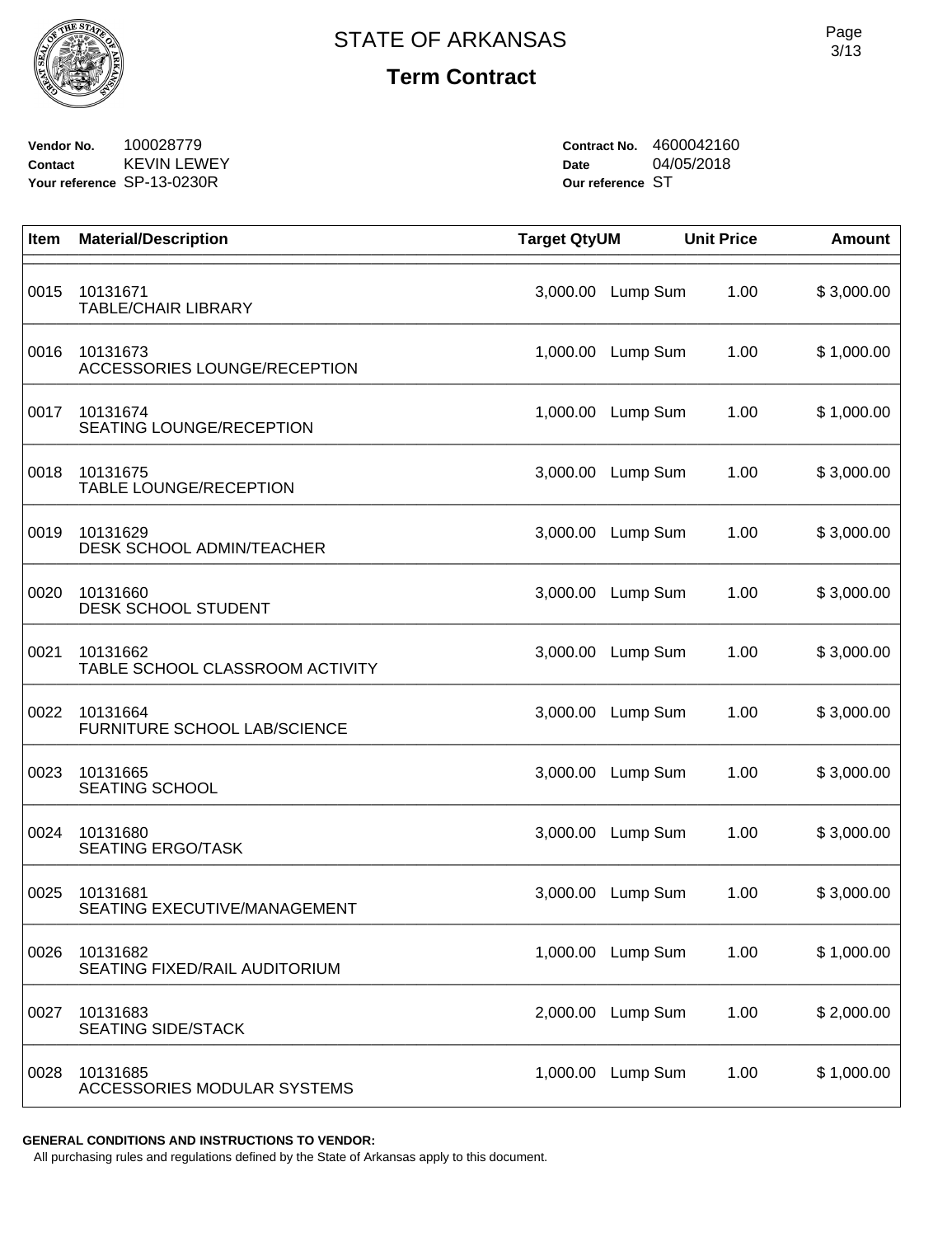

**Vendor No.** 100028779 **Contact** KEVIN LEWEY **Your reference** SP-13-0230R

**Contract No.** 4600042160 **Date** 04/05/2018 **Our reference** ST

| Item | <b>Material/Description</b>                    | <b>Target QtyUM</b> |          | <b>Unit Price</b> | Amount     |
|------|------------------------------------------------|---------------------|----------|-------------------|------------|
| 0029 | 10131686<br>WALL MODULAR SYSTEMS FULL HEIGHT   | 1,000.00            | Lump Sum | 1.00              | \$1,000.00 |
| 0030 | 10131687<br><b>FRAME/TILE MODULAR SYSTEMS</b>  | 3,000.00            | Lump Sum | 1.00              | \$3,000.00 |
| 0031 | 10131688<br>PANEL MODULAR SYSTEMS              | 2,000.00            | Lump Sum | 1.00              | \$2,000.00 |
| 0032 | 10131689<br>DESKING OPEN PLAN MODULAR SYSTEMS  | 1,000.00            | Lump Sum | 1.00              | \$1,000.00 |
| 0033 | 10131624<br>DESK SPECIALTY TECHNOLOGY SUPPORT  | 1,000.00            | Lump Sum | 1.00              | \$1,000.00 |
| 0034 | 10131621<br>SUPPORT, KEYBOARD, TECHNOLOGY      | 1,000.00            | Lump Sum | 1.00              | \$1,000.00 |
| 0035 | 10131622<br><b>LIGHTING TECHNOLOGY SUPPORT</b> | 1,000.00            | Lump Sum | 1.00              | \$1,000.00 |
| 0036 | 10131623<br>MONITOR ARM TECHNOLOGY SUPPORT     | 1,000.00            | Lump Sum | 1.00              | \$1,000.00 |
|      |                                                |                     |          |                   |            |

Estimated Net Value **75,000.00** 

## **SECTION 1 - GENERAL INFORMATION**

1.1 INTRODUCTION: This is a non-mandatory statewide contract for the design, purchase, delivery and/or assembly/set-up of Office Furniture including accessories, replacement parts and attachments including any and all associated costs for delivery, set-up and debris removal including cartons and pallets from the premises.

1.2 COOPERATIVE PURCHASING PROGRAM PARTICIPATION: Arkansas' Purchasing Law provides that local public procurement units (counties, municipalities, school districts, certain nonprofit corporations, etc.) may participate in state purchasing contracts. The contractor therefore agrees to sell to Cooperative Purchasing Program participants at the option of the program participants. Unless otherwise stated, all standard and special terms and conditions listed within the contract must be equally applied to such participants.

1.3 TYPE OF CONTRACT: The contract will be a one (1) year term contract from the date of award. Upon mutual agreement by the contractor and OSP, the contract may be renewed on a year-to-year basis, for up to six (6) additional one year terms or a portion thereof. In no event shall the total contract term be more than seven (7) years.

#### **GENERAL CONDITIONS AND INSTRUCTIONS TO VENDOR:**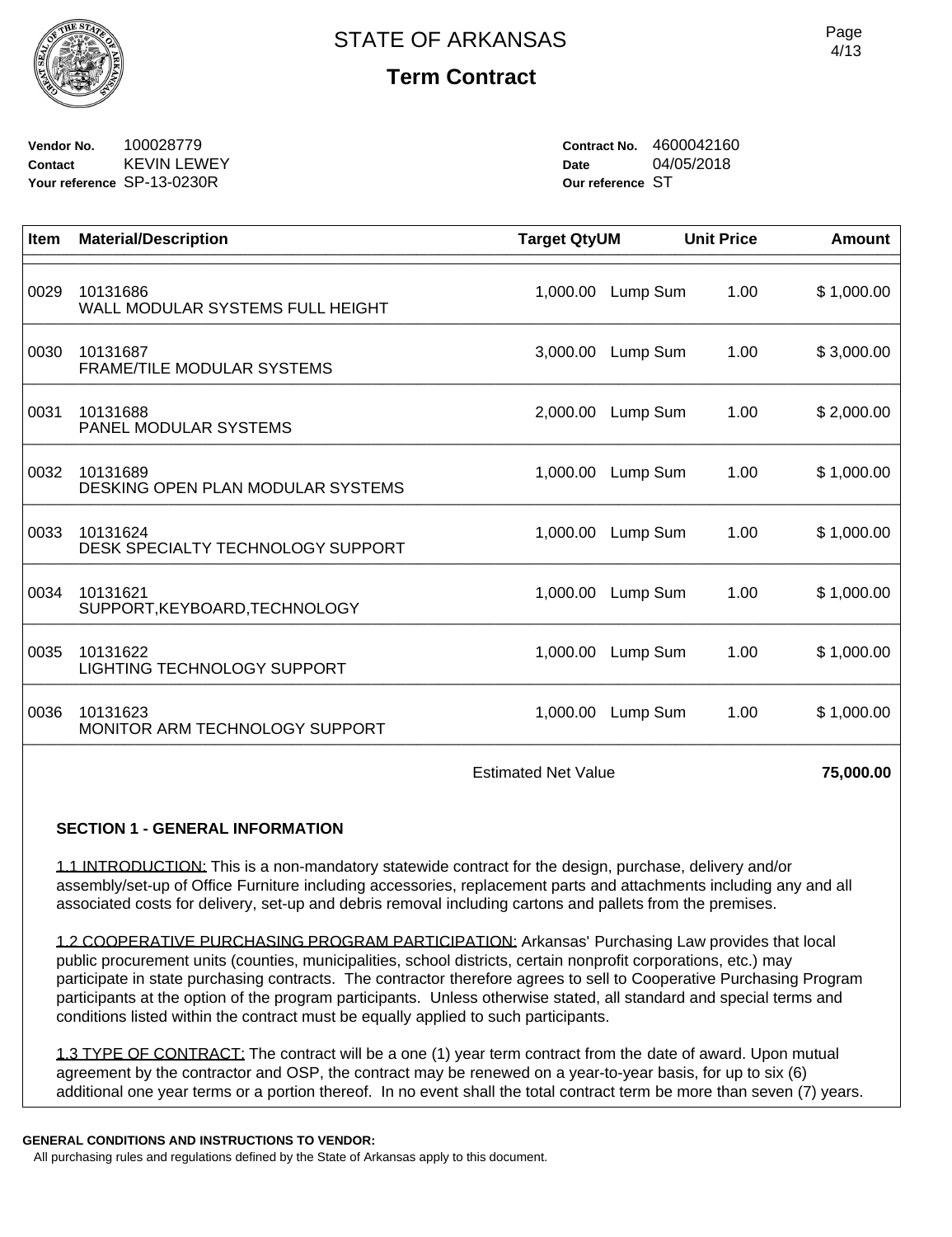

Page 5/13

**Vendor No.** 100028779 **Contact** KEVIN LEWEY **Your reference** SP-13-0230R

**Contract No.** 4600042160 **Date** 04/05/2018 **Our reference** ST

1.4 PAYMENT AND INVOICE PROVISIONS: An itemized invoice addressed to the ordering entity shall reference purchase order number, contract number, quantity, description, list and net unit price. Installation/Labor and any other ancillary charges will be shown as a separate line item on all quotes and invoices.

Payment will be made in accordance with applicable State of Arkansas accounting procedures upon acceptance by the Agency. The State may not be invoiced in advance of delivery and acceptance of any commodity. Payment will be made only after the contractor has successfully satisfied the state agency as to the goods purchased. Contractor should invoice agency by an itemized list of charges. Purchase Order Number and/or Contract Number should be referenced on each invoice.

1.5 RECORD RETENTION: The contractor shall be required to maintain all pertinent financial and accounting records and evidence pertaining to the contract in accordance with generally accepted principles of accounting and other procedures specified by the State of Arkansas. Access will be granted upon request, to State or Federal Government entities or any of their duly authorized representatives.

Financial and accounting records shall be made available, upon request, to the State of Arkansas' designee at any time during the contract period and any extension thereof, and for five (5) years from expiration date and final payment on the contract or extension thereof.

1.6 PRIME CONTRACTOR RESPONSIBILITY: The contractor will be required to assume prime contractor responsibility for the contract and will be the sole point of contact with regard to all commodities, services and support. The prime contractor may delegate facilitation of contract orders to their "Authorized/Certified Dealers" only. This delegation will in no way relieve the contractor of any contractual obligations set forth in this Contract Award.

#### 1.7 CONTRACT INFORMATION

- 1. The State of Arkansas may not contract with another party:
- a. Upon default, to pay all sums to become due under a contract.
- b. To pay damages, legal expenses or other costs and expenses of any party.
- c. To conduct litigation in a place other than Pulaski County, Arkansas
- d. To agree to any provision of a contract; which violates the laws or constitution of the State of Arkansas.
- 2. A party wishing to contract with the State of Arkansas should:
- a. Remove any language from its contract which grants to it any remedies other than:
- i. The right to possession.
- ii. The right to accrued payments.
- iii. The right to expenses of de-installation.
- iv. The right to expenses of repair to return the equipment to normal working order, normal wear and tear excluded.

 v. The right to recover only amounts due at the time of repossession and any unamortized nonrecurring cost as allowed by Arkansas Law.

- b. Include in its contract that the laws of the State of Arkansas govern the contract.
- c. Acknowledge that contracts become effective when awarded by the State Procurement Official.

1.8 CONDITIONS OF CONTRACT: The contractor shall at all times observe and comply with federal and State laws, local laws, ordinances, orders, and regulations existing at the time of or enacted subsequent to the execution of this

#### **GENERAL CONDITIONS AND INSTRUCTIONS TO VENDOR:**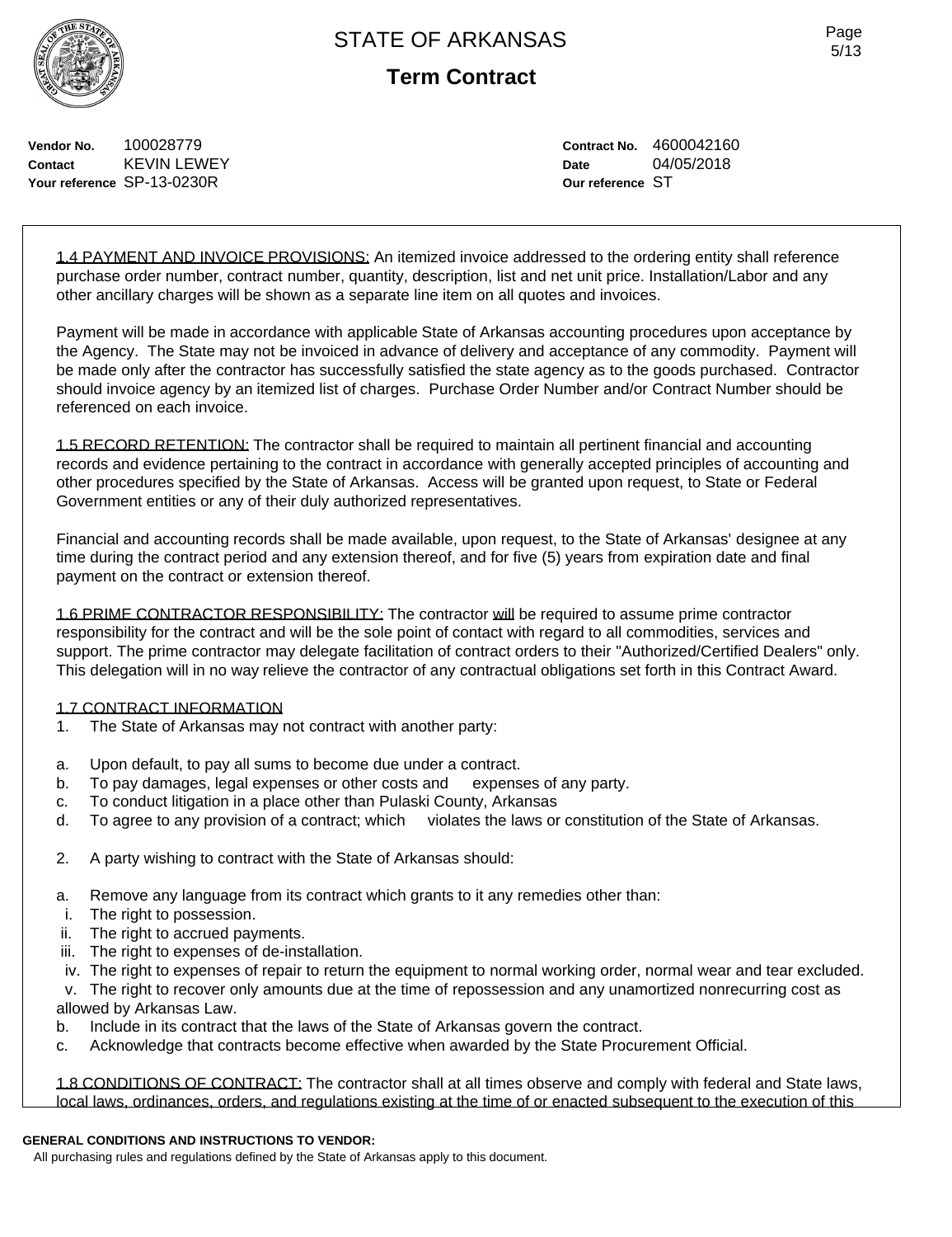Page 6/13

**Vendor No.** 100028779 **Contact** KEVIN LEWEY **Your reference** SP-13-0230R

**Contract No.** 4600042160 **Date** 04/05/2018 **Our reference** ST

contract which in any manner affect the completion of the work. The contractor shall indemnify and save harmless the agency and all its officers, representatives, agents, and employees against any claim or liability arising from or based upon the violation of any such law, ordinance, regulation, order or decree by an employee, representative, or subcontractor of the contractor.

1.9 STATEMENT OF LIABILITY: The State will demonstrate reasonable care but shall not be liable in the event of loss, destruction, or theft of contractor-owned items to be delivered or to be used in the installation of deliverables. The contractor is required to retain total liability until the deliverables have been accepted by the "authorized agency official." At no time will the State be responsible for or accept liability for any contractor-owned items.

1.10 AWARD RESPONSIBILITY: The State Procurement Official will be responsible for award and administration of any resulting contract.

1.11 DELEGATION AND/OR ASSIGNMENT: The contractor shall not assign the contract in whole or in part or any payment arising there from without the prior written consent of the State Procurement Official. The contractor may delegate facilitation of contract orders to their "Authorized/Certified Dealers" only. This delegation will in no way relieve the contractor of any contractual obligations set forth in this Contract Award.

1.12 DISCOUNT CHANGE CLAUSE: The contractor may offer larger discount percentages for products, accessories, replacement parts and attachments at any time during the contract term.

1.13 LENGTH OF PRICE GUARANTEE: Discount percentages shall be firm for the term of the contract.

1.14 DELIVERY: FOB DESTINATION, INSIDE DELIVERY, FREIGHT PAID: Whenever possible, contractors should give the ordering entities 3 working days prior notice of any deliveries and/or installations. Furniture contractors will not be responsible for the removal/moving of existing furnishings unless requested by the ordering entity. Contractors should verify site readiness prior to delivery. All deliveries will be made during normal working hours unless otherwise arranged with the ordering entity. Contractor will communicate any scheduling delays and/or changes immediately. Agencies will not be responsible for any freight damage, concealed or otherwise.

1.15 SPECIAL DELIVERY INSTRUCTIONS: All shipments will be FOB destination (as specified on Ordering Entity Purchase Order).

## **Delivery/Installation Instructions:**

Due to the varying locations and circumstances involved in deliveries and installations, all deliveries and installations will be quoted on a project by project basis.

All installation, labor, and or delivery charges must be shown as a separate line item on quotes and invoices.

One of the following delivery methods must be specified on every Agency Purchase Order:

(1) Drop Shipped: Off loaded by carrier to an Agency loading dock or designated area. There will be no charge to the ordering Agency for this delivery method.

(2) Inside Delivery: Off loaded, un-boxed/wrapped and placed in pre-determined locations within the building. Contractor will be responsible for the removal of any trash, packaging materials, and cartons associated with the delivery.

## **GENERAL CONDITIONS AND INSTRUCTIONS TO VENDOR:**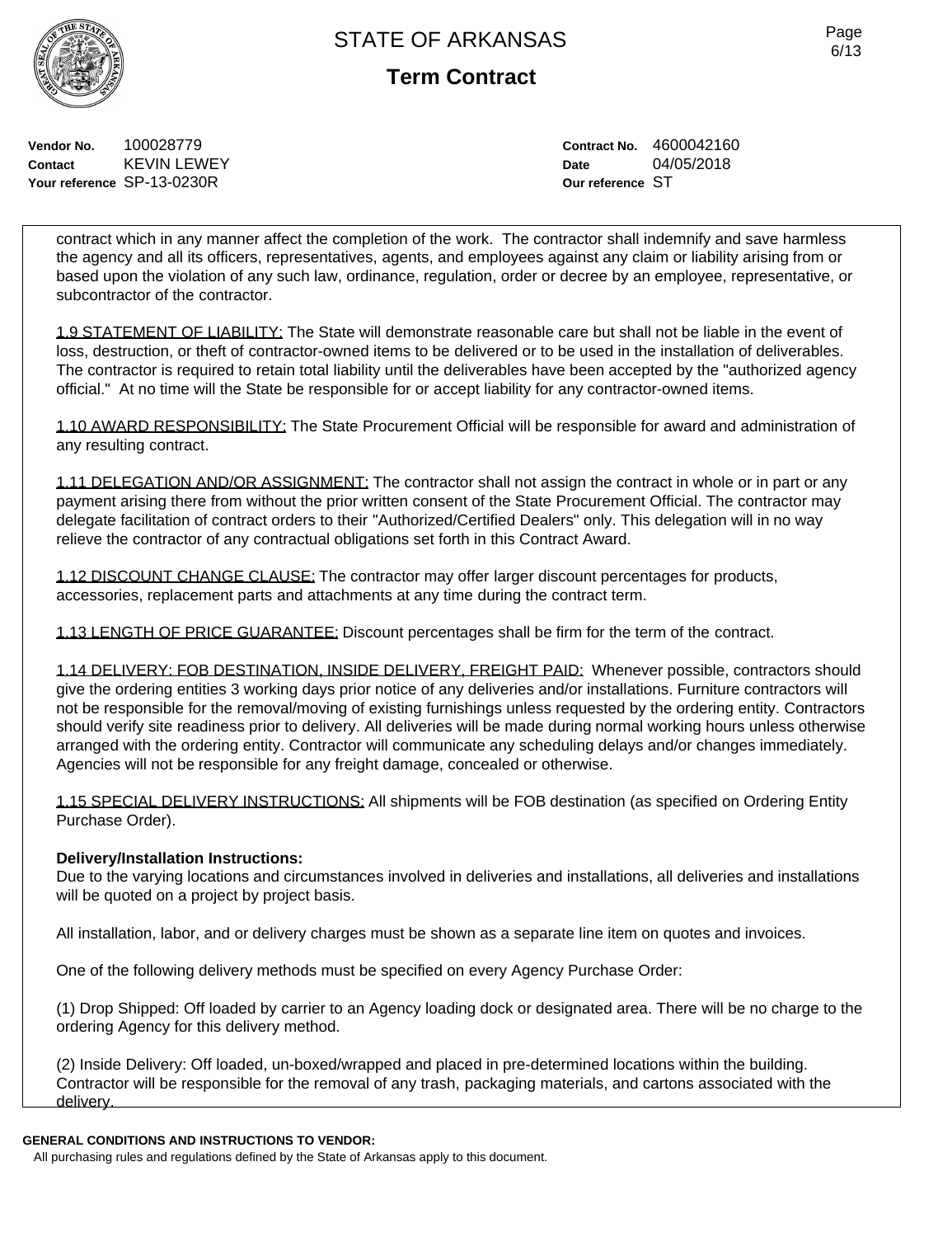Page 7/13

**Vendor No.** 100028779 **Contact** KEVIN LEWEY **Your reference** SP-13-0230R

**Contract No.** 4600042160 **Date** 04/05/2018 **Our reference** ST

(3) Delivered and Installed: Off loaded, and installed. Installation shall include but not limited to; any and all labor, material, and tools necessary to install furniture in accordance with approved plans and specifications and/or the direction of authorized agency personnel. The installation company will be responsible for the removal of any trash, packing material, and cartons associated with their installation.

The contractor/installation company will repair/replace (to the satisfaction of the ordering entity) any damage to the building or its contents that they (the contractor) caused in the course of their work. This includes but is not limited to: walls, floors, floor coverings, ceilings, elevators, doors, doorways, and any existing fixtures and furniture. The agency may withhold payment until repairs are satisfactorily completed.

1.16 ACCEPTANCE STANDARDS: Inspection and acceptance/rejection of products shall be made within thirty (30) days of receipt or upon completion of installation should that installation period extend beyond thirty (30) days. Ordering entity shall have the option to return any products within the thirty (30) days.

Return Requirements: Ordering entity shall coordinate returns with the Contractor. Upon notification by the ordering entity of a duplicate shipment, over-shipment or shipment in poor condition, the products must be promptly removed at the contractor and/or dealer's expense. Ordering entities reserve the right to return products for defects in material and/or workmanship. In the event of product return, the ordering entity reserves the right to accept either a full refund for the returned product or a replacement of the product.

Performance Requirements: The ordering entity reserves the right to inspect and verify that all deliveries are in accordance with specifications, both at the point of delivery and at the point of use. For orders that specify an "authorized party" to receive and inspect deliveries and/or installations, acceptance and inspection procedures must be performed by the "authorized party" to be considered and accepted by the ordering entity. Products inspected at the time of use are subject to refusal and return requirements for issues of quality such as defects in manufacturing and/or workmanship. Products will not be considered accepted by the ordering entity until the installation is complete for the applicable products.

**1.17 CANCELLATION:** In the event the State no longer needs the service or commodity specified in the contract or purchase order due to program changes, changes in laws, rules, or regulations, relocation of offices, or lack of appropriated funding, the State may cancel the contract or purchase order by giving the contractor written notice of such cancellation thirty (30) days prior to the date of cancellation.

## **SECTION 2 - SPECIFIC REQUIREMENTS**

2.1 QUALITY: The items must be in conformance with normal industry standards as specified within this Contract Award.

**2.2 GUIDELINES:** The Office of State Procurement adheres to all guidelines set forth by the State and Federal Government concerning The Americans with Disabilities Act (ADA) as well as all mandated fire codes.

2.3 ORDERING PROCEDURE: Orders placed against this contract may be in the form of an agency issued purchase order on an as-required basis. Or an agency may also use the Arkansas State Purchasing Card (P-Card) to purchase furniture.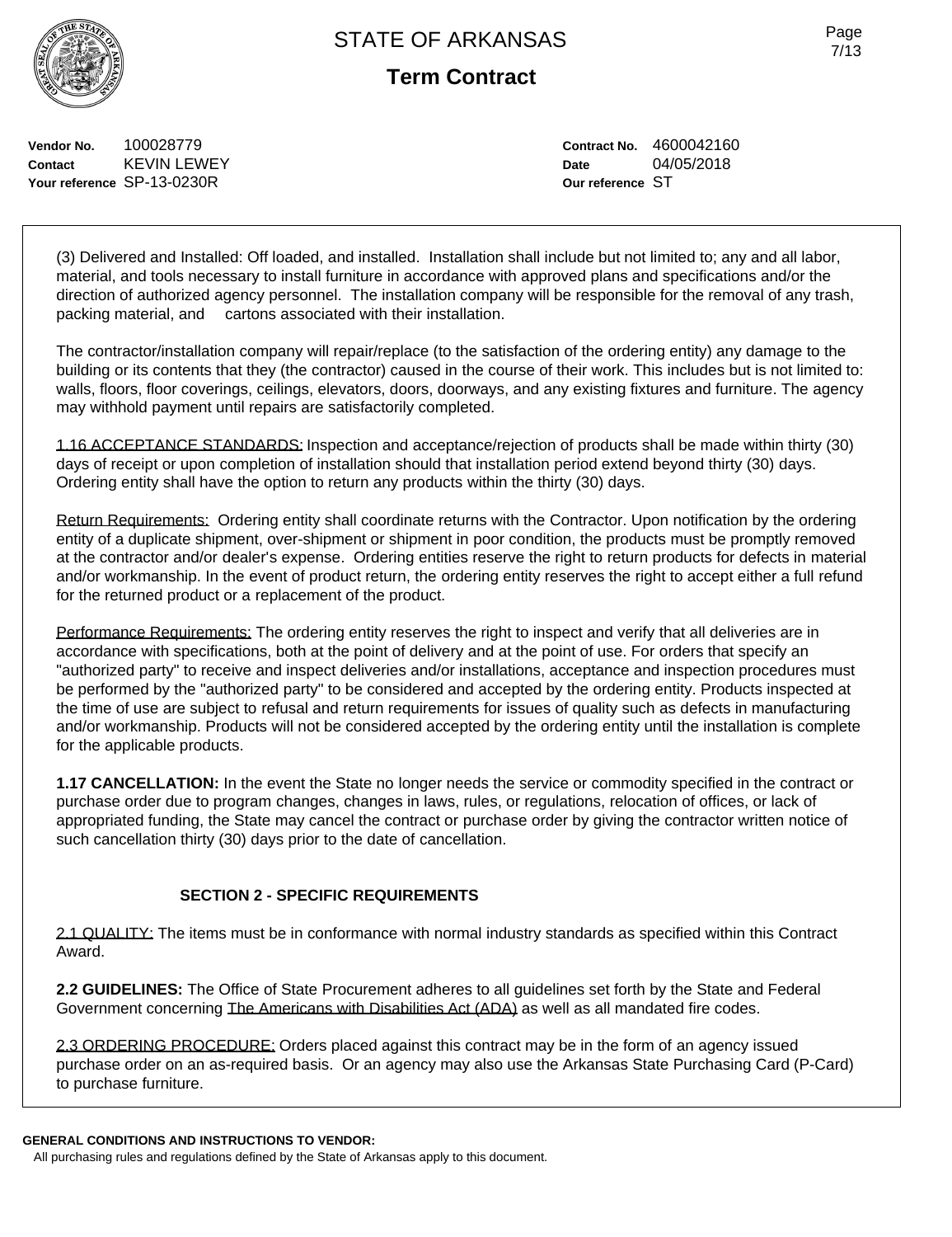**Term Contract**

Page 8/13

**Vendor No.** 100028779 **Contact** KEVIN LEWEY **Your reference** SP-13-0230R

**Contract No.** 4600042160 **Date** 04/05/2018 **Our reference** ST

2.4 QUANTITY BASIS OF CONTRACT - NO GUARANTEED QUANTITIES: The contract established has no guarantee of any specific quantity and the State is obligated only to buy that quantity which is needed by its agencies.

2.5 MINIMUM ORDER QUANTITY: The State makes no commitment to purchase any minimum or maximum quantity, or dollar volume of products from the selected suppliers. Utilization of this agreement will be on an as needed basis by State Agencies and/or Cooperative Participants, Cities, Counties, Schools K-12, Colleges and Universities. The State will award to multiple suppliers; however, the State reserves the right to purchase like and similar products from other suppliers as necessary to meet operational requirements.

Note: Issuance of an award does not guarantee an order.

2.6 reporting requirements: The product manufacturer agrees to provide a yearly sales report to the Office of State Procurement. This report is due on the 15th of July following the year's activity. The report **must** include the total sales of all furniture orders against the contract. The report should include the following: reporting time period, manufacturer/dealer name, furniture category, quantity and dollar value of each item sold, and the name of the purchasing entity.

Note: OSP reserves the right to request a sales report on an as-needed basis.

Email report to: osp-furniture@dfa.arkansas.gov

2.7 FURNITURE CLASSIFICATIONS: Furniture classifications include but not limited to: Cafeteria, Dormitory, Library Shelving and Library Related, Lounge, Systems (Modular), School (Classroom), Freestanding, Seating, Filing Systems and Equipment, and Technology Support.

## 2.8 GENERAL DEFINITION OF PRODUCTS:

## **Item 1: Cafeteria Furniture**

- · Mobile tables on rollers with or without benches or stools.
- · Round and rectangular cafeteria tables without benches or stools.

## **Item 2: Dormitory Furniture**

· Metal, wood, or wood clad metal wardrobes, beds and mattresses, night stands, chest of drawers, and single pedestal dormitory student desks with keyboard or center drawers.

## **Item 3: Library Shelving and Library Related Furniture**

· Cantilever, reversed cantilever, four post library shelving (all of which include mobile shelving), and end panels for covering end of panels.

· Library Related Furniture, which includes but not limited to: book trucks, circulation desks, library tables, card catalogs, study carrels, storage cabinets, periodical racks, dictionary stands, and display cases.

## **Item 4: Lounge Furniture**

#### **GENERAL CONDITIONS AND INSTRUCTIONS TO VENDOR:**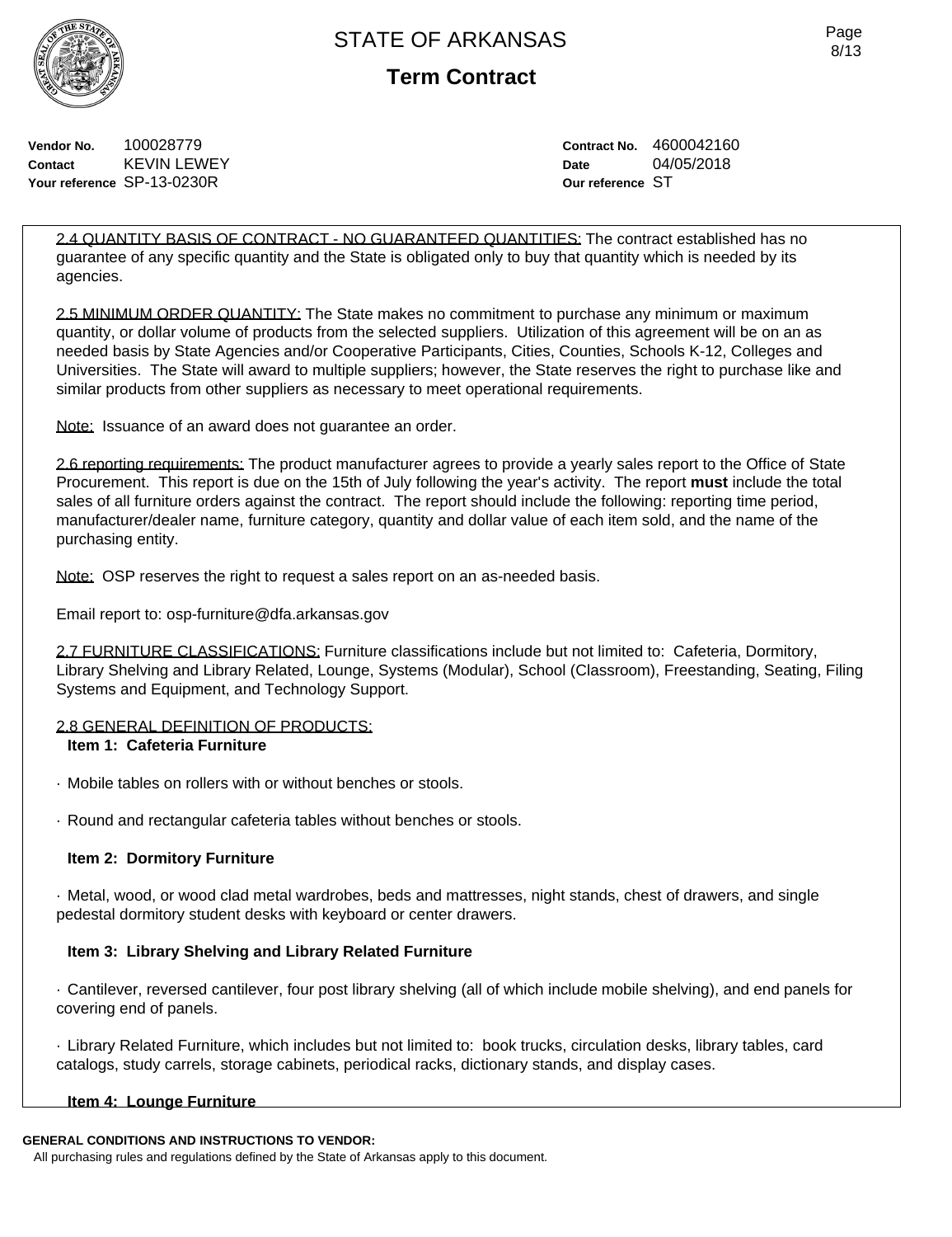**Vendor No.** 100028779 **Contact** KEVIN LEWEY **Your reference** SP-13-0230R

# **Term Contract**

**Contract No.** 4600042160 **Date** 04/05/2018 **Our reference** ST

· Upholstered wood, metal, or rotationally molded lounge seating which includes but not limited to: (lounge chairs, recliners, love seats, sofas, and assemblies and replacements only).

· Complimentary tables, benches, and ottomans for lounge seating. Manufacturers must have lounge seating to match tables, benches and ottomans.

· Upholstered wood or metal multiple seating, ganging seating, and tandem seating.

## **Item 5: Systems Furniture (Modular)**

· A complete and comprehensive catalog of all systems furniture, including modular work stations, lines and accessories.

· Metal, wood or laminate modular furniture, these can include complimentary components such as keyboard drawers, task lights, tack boards, etc. and storage units.

## **Item 6: School Furniture (Classroom)**

- · Student desk, chair desks, tablet arm chairs and stools.
- · Single unit pedestal teacher's desks
- · Study carrels and storage cabinets
- · Stacking chairs, student chairs and folding chairs

· Classroom activity, computer, folding, training tables and accessories, such as, ganging devices, electrical/data components and storage dollies.

## **Item 7: Freestanding/Casegoods Furniture**

· A complete and comprehensive catalog of all case goods, furniture, (including folding and mobile) desks and tables.

· Conference room tables, lecterns, media cabinets, storage cabinets and presentation boards

#### **Item 8: Seating**

· A complete and comprehensive catalog of chairs, auditorium and general seating.

· Wood, metal or ergonomic seating which may include but limited to: executive, managerial, task, operational, stools, side, occasional, stacking, conference, and theater type seating.

· Products must meet or exceed ANSI/BIFMA requirements.

## **Item 9: Filing Systems and Equipment**

· A complete and comprehensive catalog of filing systems including vertical and lateral files, bookcases, mobile

## **GENERAL CONDITIONS AND INSTRUCTIONS TO VENDOR:**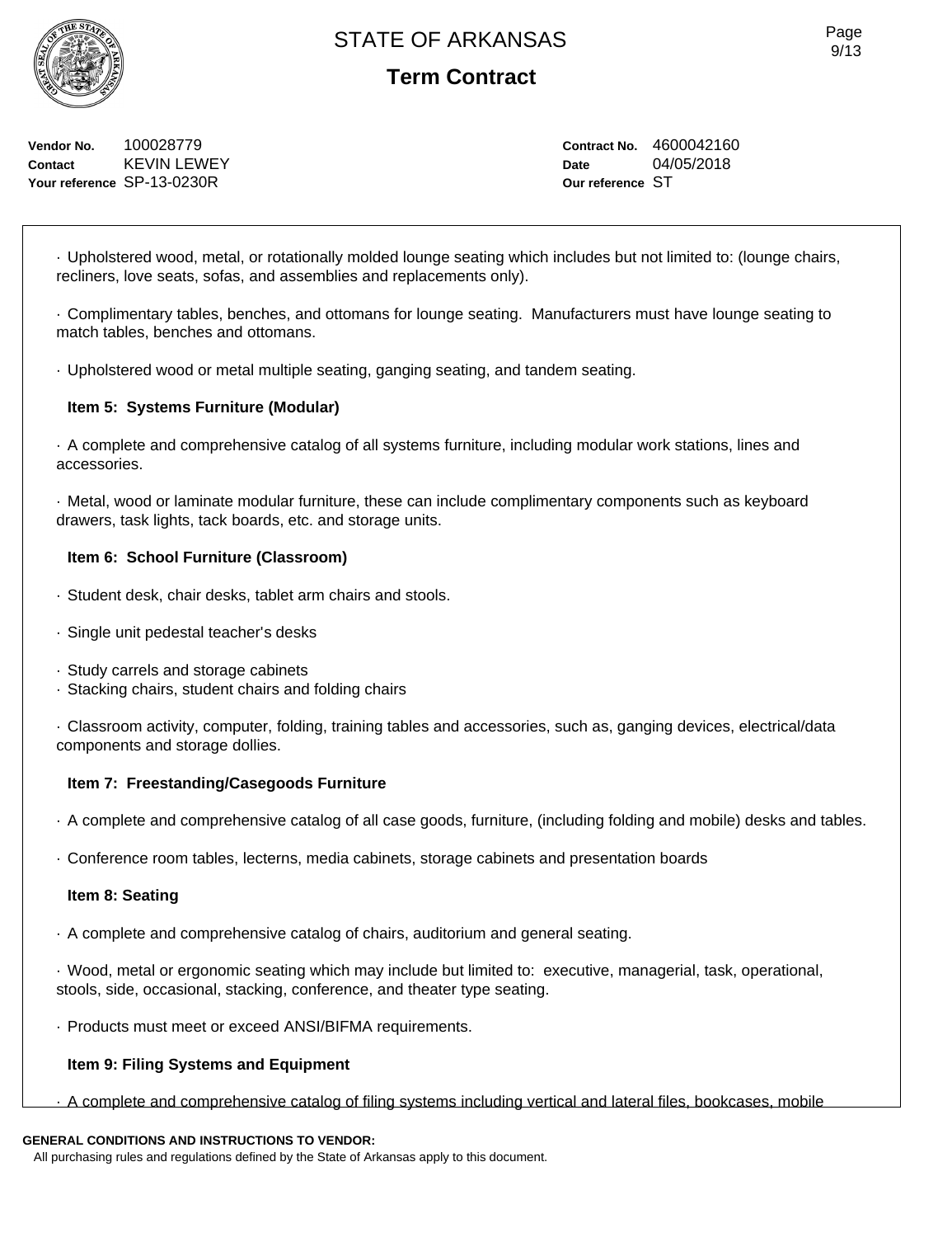

**Term Contract**

**Vendor No.** 100028779 **Contact** KEVIN LEWEY **Your reference** SP-13-0230R

**Contract No.** 4600042160 **Date** 04/05/2018 **Our reference** ST

cabinets and freestanding file cabinets.

## **Item 10: Technology Support Furniture**

· A complete and comprehensive catalog of technology support furniture to support technology based learning environments.

**ANY PERMANENT FURNITURE INSTALLATION** for State Agencies as well as requested space alterations, attached fixtures, furnishings and erected additions must have Arkansas Building Authority (ABA) approval if:

- **(a)** The building is owned by ABA and/or
- **(b)** The product and installation exceeds the sum of \$20,000.00.
- (Excluding ABA exempt agencies)

Note: the Americans with Disabilities ACT and the Arkansas *Fire Codes* must be adhered to as set forth by local and federal guidelines by the ordering entity and the contractor.

Codes, Permits, Licenses for Permanent Installation:

The contractor must comply with all State mandatory licensing requirements prior to installation. Questions on licensing requirements should be directed to the State Licensing Board. Contractor must furnish and install all furniture and materials in compliance with all applicable codes, whether local, state, or federal; and that all permits or licenses required for installation will be obtained without cost to the State.

**2.9 PRODUCT MANUFACTURER'S SUPPLIERS:** Only those dealers/distributors listed by the manufacturer will be considered authorized to act on behalf of the Product Manufacturer.

2.10 CONTRACT RENEWAL PERIOD: FURNITURE ADDITIONS/DELETIONS: Contractors wishing to make furniture additions/changes to their contract during the contract period should be aware of the following:

additions/changes will be allowed only once during a contract period. No changes to discount percentages are allowed during this contract period.

Additions/changes must be submitted during the contract renewal period.

When requesting additions and/or changes; contractor shall submit a request either by letter or via email which shall include a list of all items being proposed for addition and/or change.

Contractor shall submit all required documents supporting any new items.

Product literature for all new items shall also be submitted with the request.

Contractor is responsible for submitting a complete name, address, email address, phone and fax numbers when a new dealer is added.

2.11 PRICE LISTS AND PRODUCT INFORMATION: Contractors should provide an electronic version of the proposed price list in an Excel format or pdf on a jump drive. Also provide a dealer list, if applicable in an Excel format with "read and write" capabilities on the same jump drive. No costs or expenses associated with providing this

#### **GENERAL CONDITIONS AND INSTRUCTIONS TO VENDOR:**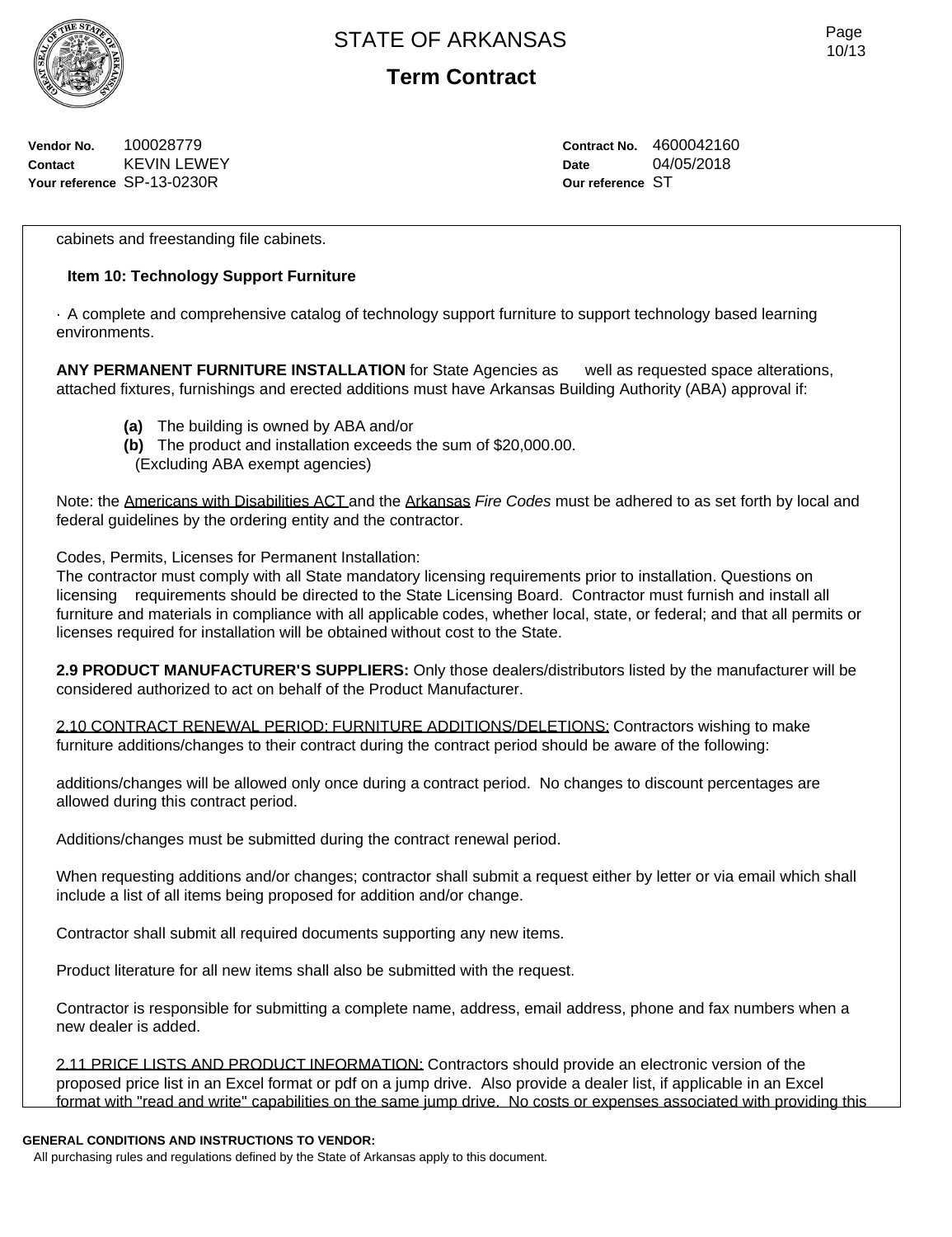Page 11/13

**Term Contract**

**Vendor No.** 100028779 **Contact** KEVIN LEWEY **Your reference** SP-13-0230R

**Contract No.** 4600042160 **Date** 04/05/2018 **Our reference** ST

information in the required format shall be charged to the State of Arkansas. At the time of contract renewal contractor will furnish OSP with an updated dealer list and published price list.

2.12 LITERATURE: The manufacturer/dealer shall furnish price lists, catalogs, and description literature upon request by any using entity, and at no cost to the entity.

2.13 SPECIAL PACKAGING: Items shall be packaged and cartoned so as to protect the contents from damage during shipment, handling and storage. Shipping container shall have a label with the following information:

Name of Receiving Agency Agency Purchase Order Number Name of Supplier Item Description of Contents Manufacturer Name Model Name and Number

2.14 WARRANTY: Minimum acceptable warranty will be for a period of one year from the date of product acceptance by the ordering entity. Warranty shall cover defects in material and workmanship and shall cover all costs associated with the repair or replacement of defective items including labor, parts, transportation costs, travel time and expense, and any other costs associated with such repair or replacement.

If anytime during the first (1) year warranty period the product does not perform in accordance to manufacturer's specification, the successful contractor will be notified in writing. The contractor shall pick up the product at the contractor's expense, and replace with product that meets or exceeds prior assembled product. Should product performance remain unacceptable to ordering entity, entity may request a full return of the purchase price (including taxes).

2.15 ORDER CANCELLATION: Users of this contract are advised that orders (all or part) cancelled or returned after acceptance of requested merchandise will be subject to a restocking fee of ten percent (10%) of the invoice amount (not to exceed \$500.00 per order) plus return freight charges. The amount authorized for payment of return freight will, in no instance, be more than original delivery charges documented by carrier. These charges may be applied, at the option of the supplier, to those orders which have been accepted. Orders cancelled prior to shipment or acceptance by ordering entity from the manufacturer will not be assessed charges.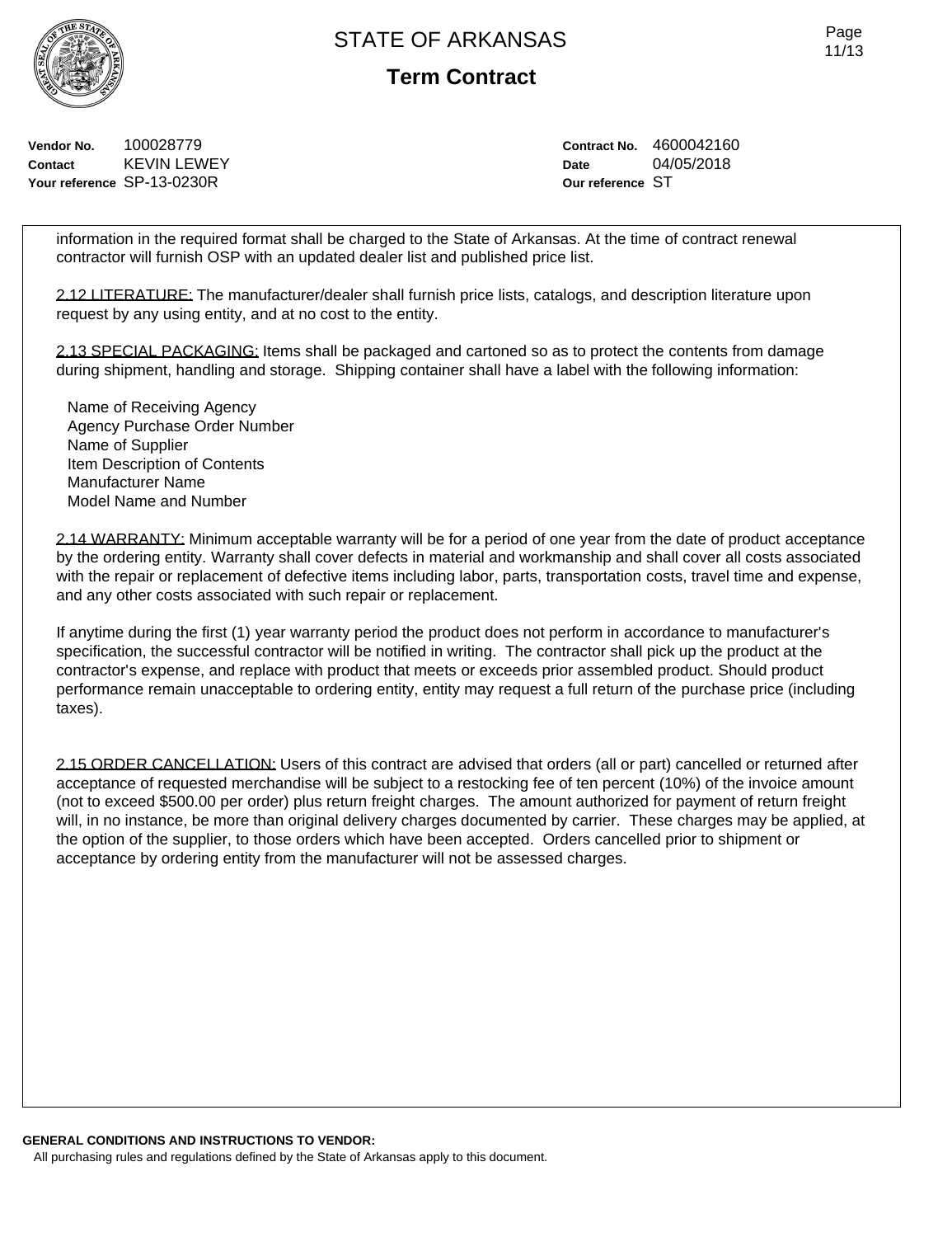Page 12/13

**Vendor No.** 100028779 **Contact** KEVIN LEWEY **Your reference** SP-13-0230R

**Contract No.** 4600042160 **Date** 04/05/2018 **Our reference** ST

## **TERMS AND CONDITIONS**

1. GENERAL: All terms and conditions stated in the invitation for bid govern this contract

2. PRICES: Prices are firm and not subject to escalation, unless otherwise specified in the invitation for bid.

3. DISCOUNTS: All cash discounts offered will be taken if earned.

4. TAXES: Most state agencies must pay state sales tax. Before billing, the contractor should contact the ordering agency to find out if that agency must pay sales tax. Itemize state sales tax when applicable on invoices.

5. BRAND NAME REFERENCES: The contractor guarantees that the commodity delivered is the same as specified in the bid.

6. GUARANTY: All items delivered are to be newly manufactured, in first- class condition, latest model and design, including, where applicable, containers suitable for shipment and storage unless otherwise indicated in the bid invitation. The contractor guarantees that everything furnished hereunder will be free from defects in design, workmanship, and material; that if sold by drawing, sample or specification, it will conform thereto and will serve the function for which furnished. The contractor further guarantees that if the items furnished hereunder are to be installed by the contractor, such items will function properly when installed. The contractor also guarantees that all applicable laws have been complied with relating to construction, packaging, labeling, and registration. The contractor's obligations under this paragraph shall survive for a period of one year from the date of delivery, unless otherwise specified in the invitation for bid.

7. AWARD: This contract award does not authorize shipment. Shipment against this contract is authorized by the receipt of a purchase order from the ordering agency. A written purchase order mailed or otherwise furnished to the contractor results in a binding obligation without further action by either party.

8. DELIVERY: The term of the contract is shown on the face of the contract award. The contractor is required to supply the state's needs during this term. The number of days required to place the commodity in the receiving agency's designated location under normal conditions is also shown. Consistent failure to meet delivery without a valid reason may cause removal from the bidders' list or suspension of eligibility for award.

9. BACK ORDERS OR DELAY IN DELIVERY: Back orders or failure to deliver within the time required may be default of the contract. The contractor must give written notice to the Office of State Procurement and ordering agency of the reason and the expected delivery date. If the reason is not acceptable, the contractor is in default. The Office of State Procurement has the right to extend delivery if reasons appear valid. If the date is not acceptable, the agency may buy elsewhere.

10. DELIVERY REQUIREMENTS: No substitutions or cancellations are permitted without written approval of the Office of State Procurement. Delivery shall be made during agency work hours only, 8:00 a.m. to 4:30 p.m., unless prior approval for other delivery has been obtained from the agency. Packing memoranda shall be enclosed with each shipment.

#### **GENERAL CONDITIONS AND INSTRUCTIONS TO VENDOR:**